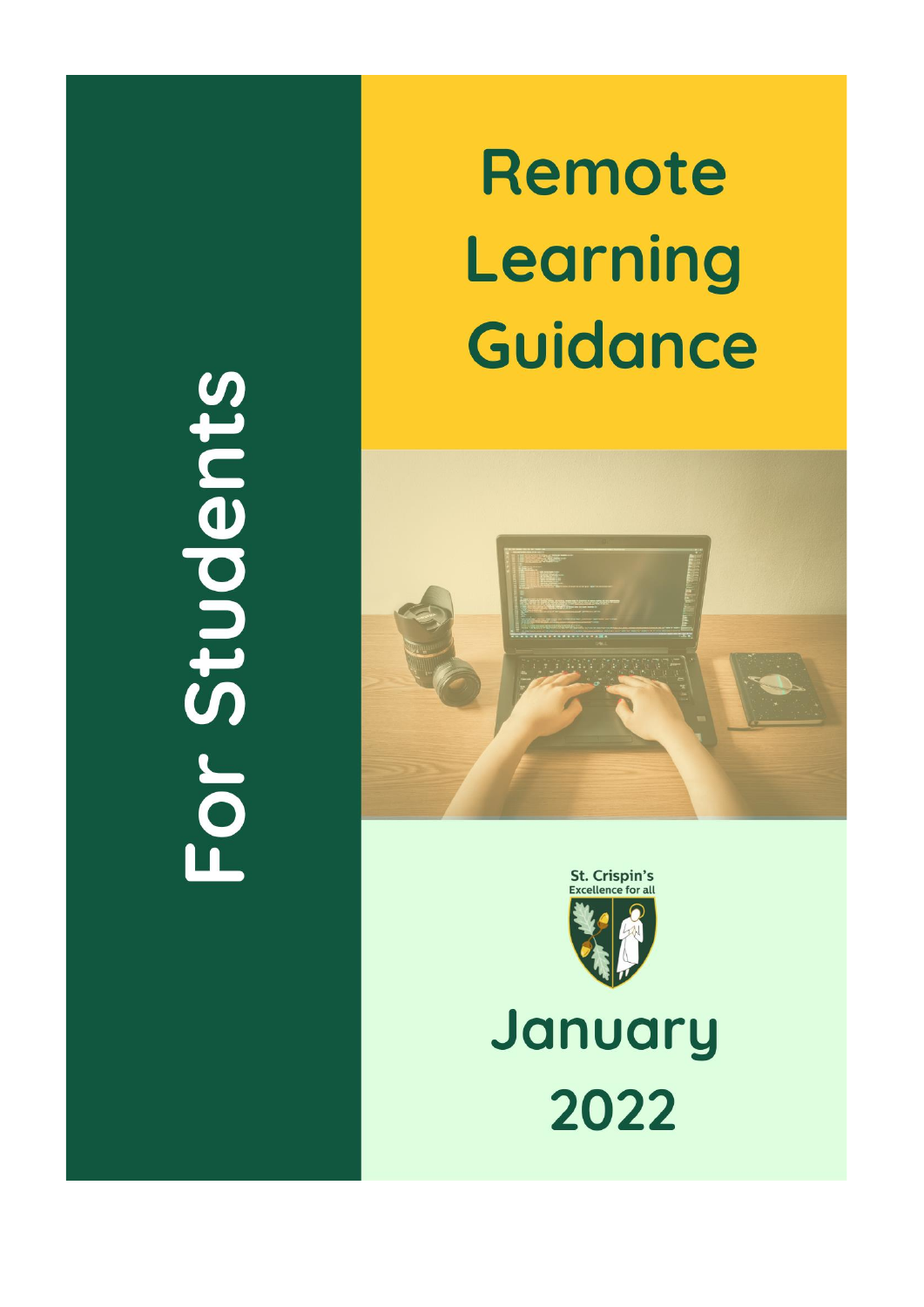

## For remote learning, you will follow your **normal school timetable**

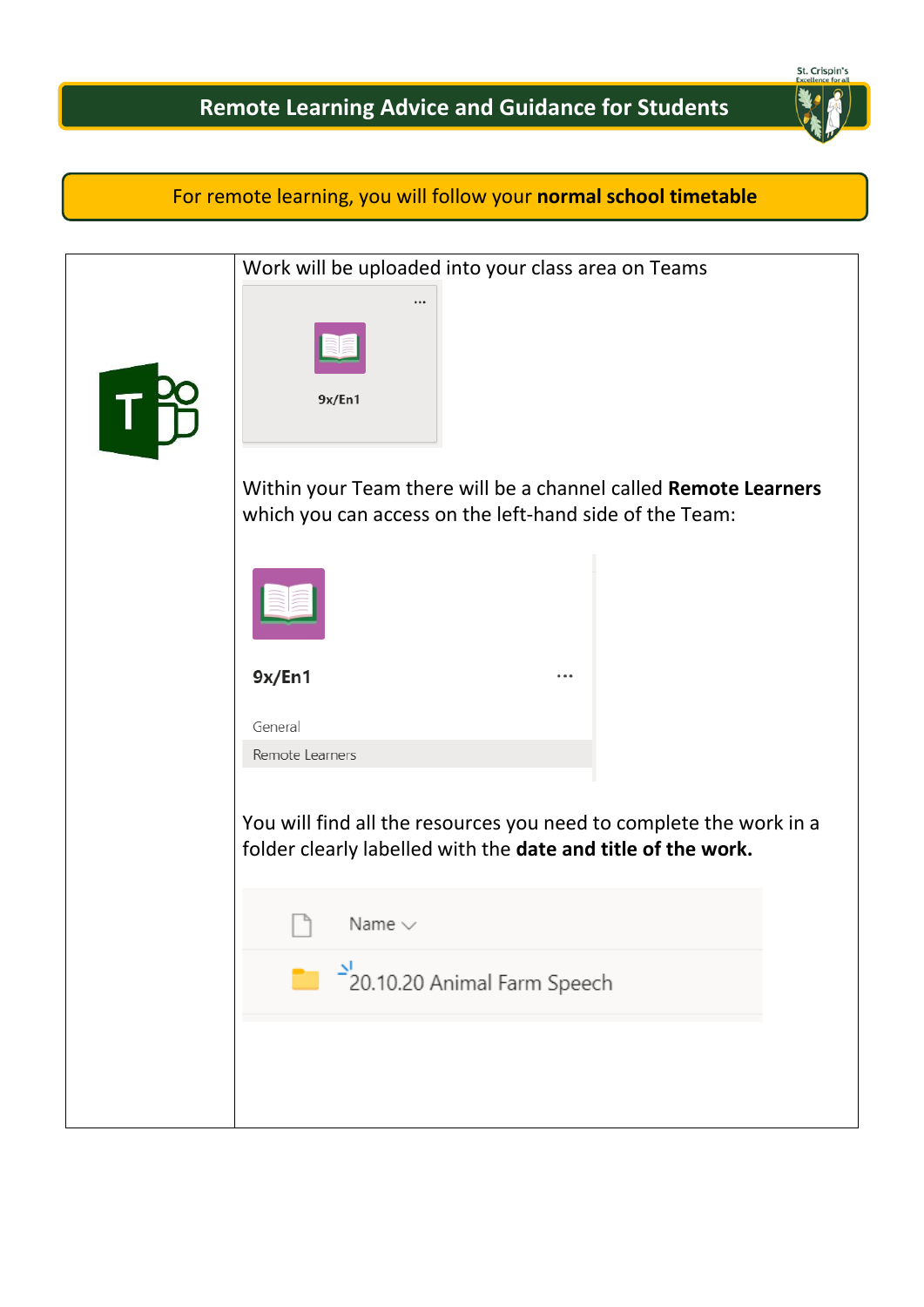|  | Within the Remote Learners channel, your teacher will upload the<br>work that you need to complete while you are at home.                                                                                                                                                                                                                                                                                                        |
|--|----------------------------------------------------------------------------------------------------------------------------------------------------------------------------------------------------------------------------------------------------------------------------------------------------------------------------------------------------------------------------------------------------------------------------------|
|  | General Posts Files Class Notebook Assignments 1 more                                                                                                                                                                                                                                                                                                                                                                            |
|  | Your teacher will give you specific instructions of what to do, how to<br>do it and with the timings, we expect you to spend on each task. The<br>work you need to complete will be set as an assignment and will<br>show up on your weekly Teams report.                                                                                                                                                                        |
|  | Within TEAMs you will have an area for each subject you have on<br>your timetable. This will be where all the work is uploaded and the<br>area will also contain your class notebook, which is effectively your<br>virtual exercise book                                                                                                                                                                                         |
|  | You can download the TEAMs app on your phone or download it<br>onto your computer                                                                                                                                                                                                                                                                                                                                                |
|  | Don't worry if you are unsure of what to $do$ – we are here to help<br>How to access Teams - https://youtu.be/Z8GxhPimVlc<br>How to complete assignments (crucial for personal study) -<br>٠<br>https://youtu.be/x6PrKnpgU44<br>How to view feedback - https://youtu.be/Qs4NaBL5H5A<br>How to join meetings or 'Spotlight' lessons - https://youtu.be/T-<br>85su JZ5Q<br>How to split your screen - https://youtu.be/JHcPpGi7Zl4 |
|  | You will be asked to submit some pieces of work to your teachers so<br>that they can mark it and give you some feedback. This will all be<br>done via TEAMs and as stated earlier will show up on your Teams<br>report.                                                                                                                                                                                                          |
|  | You must complete all the work that you have been set.                                                                                                                                                                                                                                                                                                                                                                           |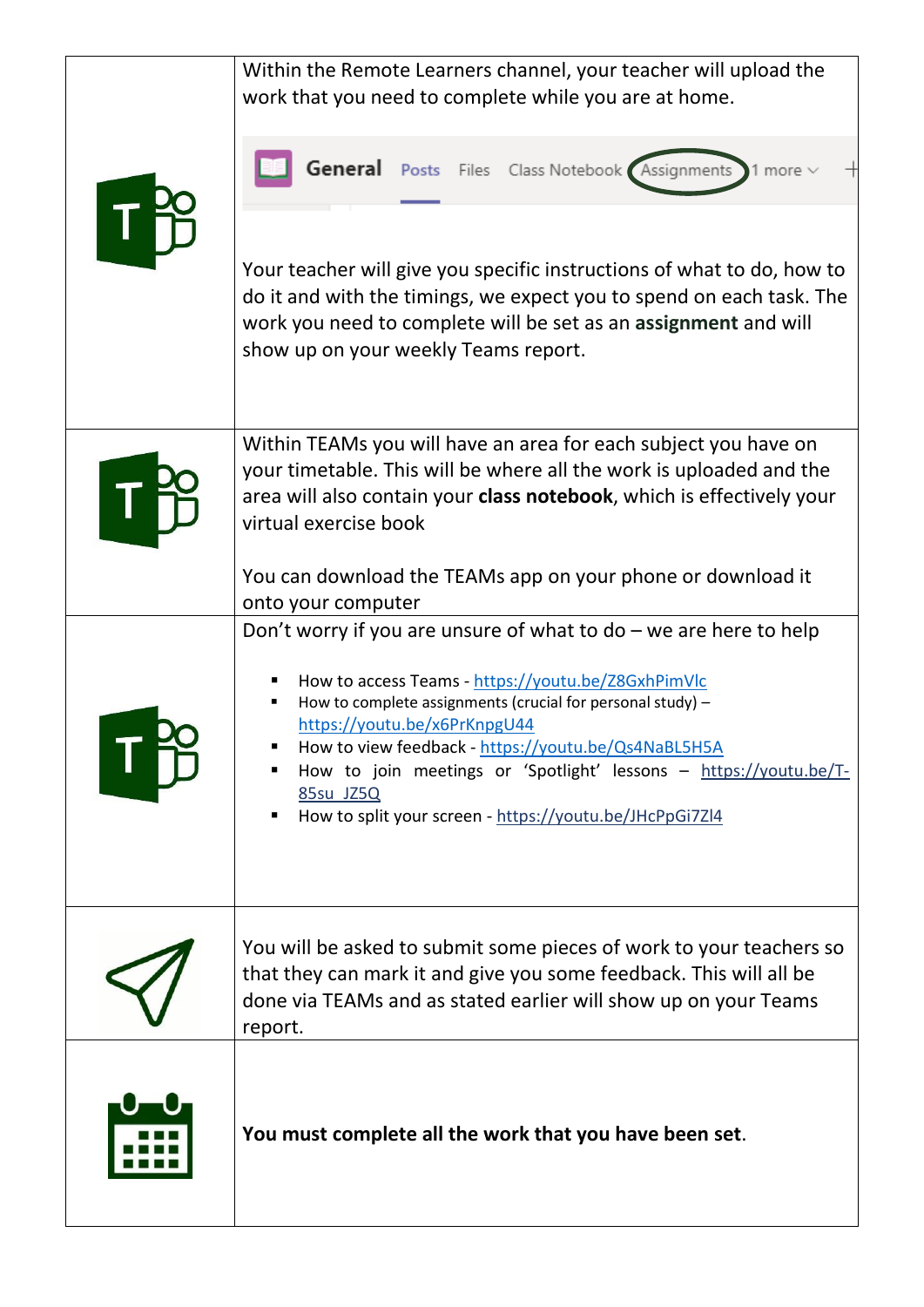|                      | If you need subject specific help please email your class teacher<br>If you are struggling in general please contact your tutor or your<br><b>Head of Year</b><br>If you are having trouble accessing the work on Teams please<br>contact Mrs Sharma sharmak@crispins.co.uk<br>If you complete all the work set you can go online and access<br>additional work on the following websites:<br>https://www.bbc.co.uk/bitesize/secondary<br>https://www.thenational.academy/<br>https://login.mymaths.co.uk/login<br>https://www.kerboodle.com/users/login?user return to=%2<br><b>Fapp</b><br>https://sites.google.com/hotmail.com/st-crispins-exam-<br>bank/home |
|----------------------|------------------------------------------------------------------------------------------------------------------------------------------------------------------------------------------------------------------------------------------------------------------------------------------------------------------------------------------------------------------------------------------------------------------------------------------------------------------------------------------------------------------------------------------------------------------------------------------------------------------------------------------------------------------|
|                      | Your class teacher be checking in with those of you who are not<br>completing the work you have been assigned and we will follow the<br>department behaviour policy for incomplete work. We do<br>understand that sometimes there are special circumstances where<br>you are unable to complete the work and we will take that into<br>account                                                                                                                                                                                                                                                                                                                   |
| <b>ato</b><br>online | Whilst working online from home, please ensure you are keeping<br>yourself safe at all times by following the advice below:<br>Only use the St. Crispin's online portals such as Doddle<br>$\circ$<br>and Tassomai or established, trusted websites that we<br>recommend (for example BBC Bitesize).<br>Do not respond to any offers of online tutoring from<br>$\circ$<br>people you don't know, be it via email or social media,<br>even if it has been shared by friends/contacts.<br>Should a stranger try to make contact you, let your<br>$\circ$<br>parent/carer know straight away and do not engage in<br>conversation with them.                       |
|                      | For further information and guidance, browse through<br>$\circ$<br>https://www.saferinternet.org.uk/advice-<br>centre/young-people/resources-11-19s                                                                                                                                                                                                                                                                                                                                                                                                                                                                                                              |